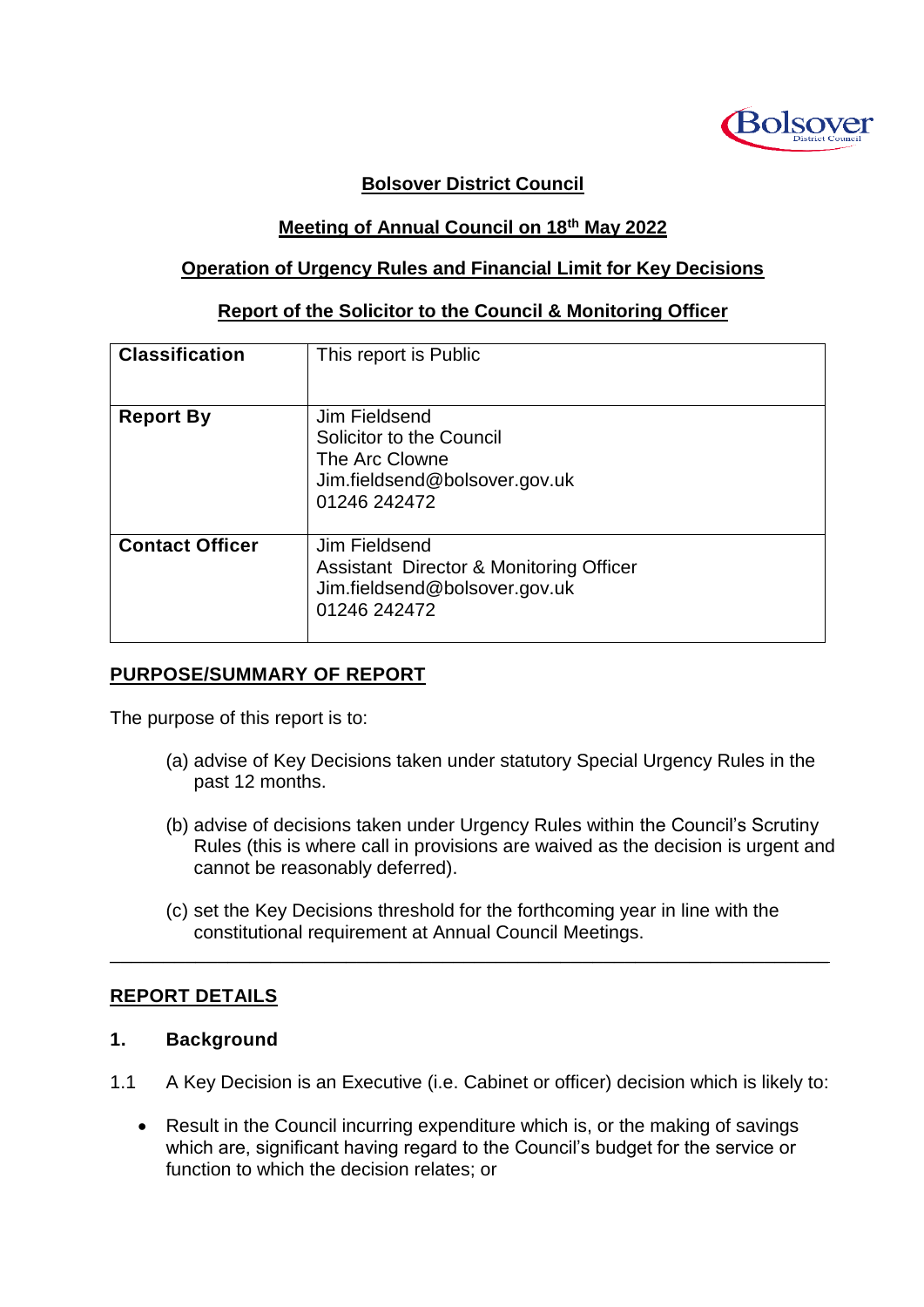- Be significant in terms of its effects on communities living or working in an area comprising two or more wards within the District.
- 1.2 In determining the meaning of "significant" the Council must have regard to any guidance for the time being issued by the Secretary of State. The current key decision threshold for income or expenditure is £75,000 for revenue and £150,000 for capital.
- 1.3 The Local Authorities (Executive Arrangements) (Meetings and Access to Information) (England) Regulations 2012 require that all Key Decisions must be published at least 28 days prior to being made. Where this is not possible the decision may still be made so long as there is compliance with General Exception provisions. This involves informing the Chair of the relevant Scrutiny Committee (or, in their absence the Chair of Council or Vice Chair of Council) and publishing a notice five days prior to making the decision outlining the reasons why compliance with the requirements is not possible.
- 1.4 Where it is impractical to comply with the General Exception rules, a Key Decision may only be taken in cases of Special Urgency. This is where the Chair of the relevant Scrutiny Committee (or, in their absence the Chair of Council or Vice Chair of Council) agrees that the decision is urgent and cannot be reasonably deferred. Again, the Council must publish a notice setting out the reasons why the decision is urgent and cannot be reasonably deferred.
- 1.5 The Leader is required to submit, at least on an annual basis, a report setting out those decisions where Special Urgency rules have been used. The report must cover the period since the last report was issued and contain details of the decisions that were made. Since the last such report to Council in May 2021, there has been one decision taken using Special Urgency rules. Details of this decision is attached at Appendix 1.
- 1.6 All Key Decisions are subject to the Council's call-in provisions which are set out in the Scrutiny Rules. Call-in provisions may be waived only where a decision is urgent. A decision is urgent if any delay likely to be caused by the call-in process would seriously prejudice the Council's or the public interests. The Chair of the relevant Scrutiny Committee (or, in their absence the Chair of Council or Vice Chair of Council) must agree both that the decision proposed is reasonable in all the circumstances and to it being treated as a matter of urgency. Decisions taken as a matter of urgency are required to be reported to Council, together with the reasons for urgency. In the past 12 months there have been one decision taken using these urgency provisions. Details of this decision is attached at Appendix 2.
- 1.7 Finally, this report enables Council to review the threshold for Key Decisions on a regular basis. It is recommended that the financial threshold for an executive decision to be considered as significant be maintained at the levels set out in paragraph 1.2.

#### **2. Details of Proposal or Information**

2.1 To note the Key Decisions taken under Special Urgency rules and separate constitutional duties to report decisions where call-in has been waived and to agree the financial threshold for Key Decisions.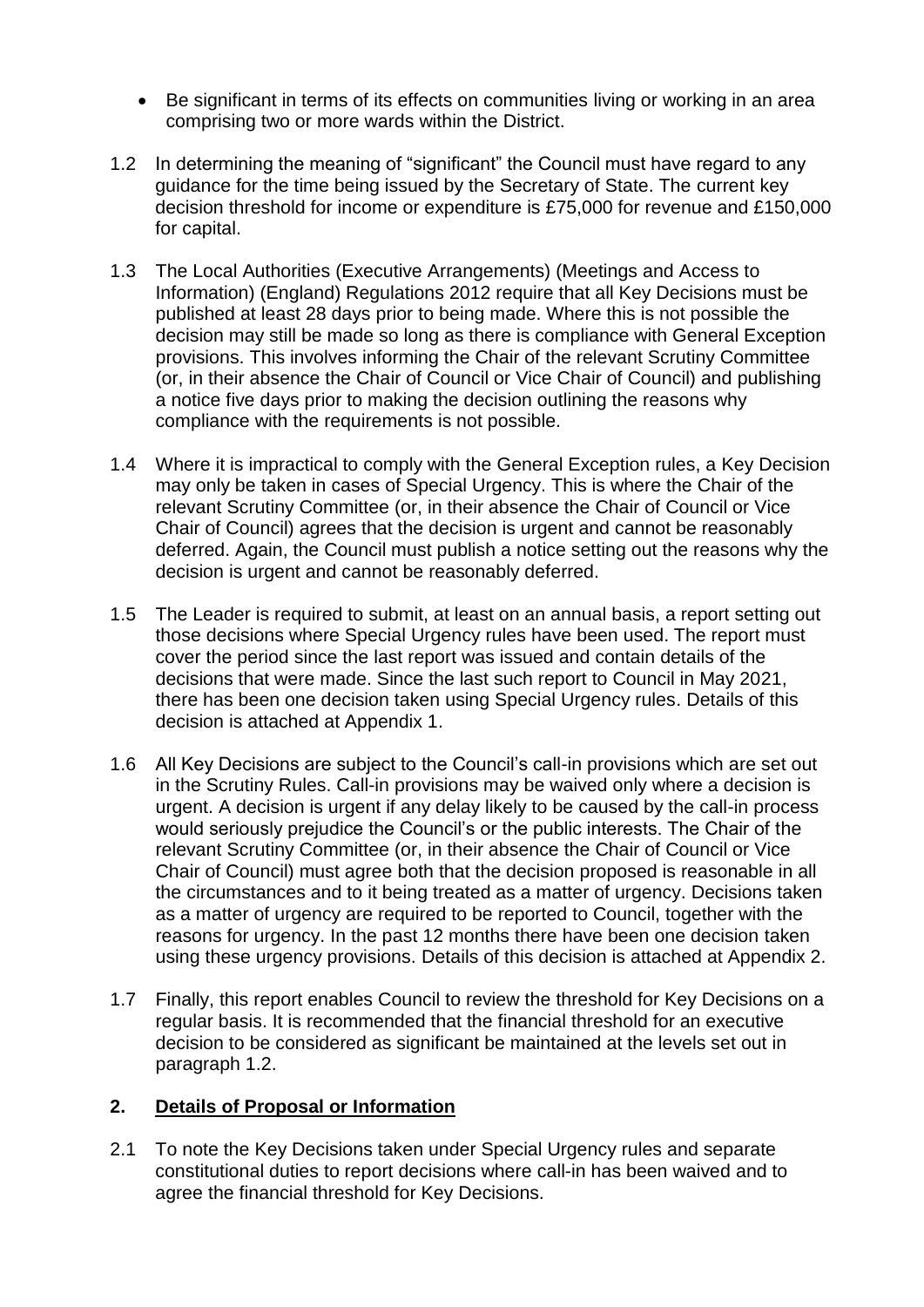## **3. Reasons for Recommendation**

3.1 To fulfil a statutory duty to report Key Decisions taken under Special Urgency rules and separate constitutional duties to report decisions where call-in has been waived and to review the financial threshold for Key Decisions.

**\_\_\_\_\_\_\_\_\_\_\_\_\_\_\_\_\_\_\_\_\_\_\_\_\_\_\_\_\_\_\_\_\_\_\_\_\_\_\_\_\_\_\_\_\_\_\_\_\_\_\_\_\_\_\_\_\_\_\_\_\_\_\_\_\_\_\_**

# **4 Alternative Options and Reasons for Rejection**

4.1 None

## **RECOMMENDATION(S)**

- 1. That the financial thresholds for Key Decisions be maintained at £75,000 (Revenue) and £150,000 (Capital)
- 2. Notes there has been one decisions taken over the past 12 months under Special Urgency rules;
- 3. Notes there has been one decision taken over the past 12 months under Urgency provisions in the Council's Scrutiny Rules.

Approved by the Leader of the Council

| <b>IMPLICATIONS;</b>                                                                                                                                                                                           |                |                |                                           |
|----------------------------------------------------------------------------------------------------------------------------------------------------------------------------------------------------------------|----------------|----------------|-------------------------------------------|
| <b>Finance and Risk:</b><br><b>Details:</b>                                                                                                                                                                    | Yes⊟           | No $\boxtimes$ |                                           |
| There are no financial or risk implications arising from this report.                                                                                                                                          |                |                |                                           |
|                                                                                                                                                                                                                |                |                | On behalf of the Section 151 Officer      |
| <b>Legal (including Data Protection):</b>                                                                                                                                                                      |                | Yes $\square$  | No $\Box$                                 |
| Details:                                                                                                                                                                                                       |                |                |                                           |
| This report is to comply with The Local Authorities (Executive Arrangements)<br>(Meetings and Access to Information) (England) Regulations 2012 regarding key<br>decision rules and use of urgency procedures. |                |                |                                           |
|                                                                                                                                                                                                                |                |                | On behalf of the Solicitor to the Council |
| Staffing:<br>$Yes\square$<br>Details:                                                                                                                                                                          | No $\boxtimes$ |                |                                           |
| There are no human resource issues implications arising from this report.                                                                                                                                      |                |                |                                           |
|                                                                                                                                                                                                                |                |                | On behalf of the Head of Paid Service     |